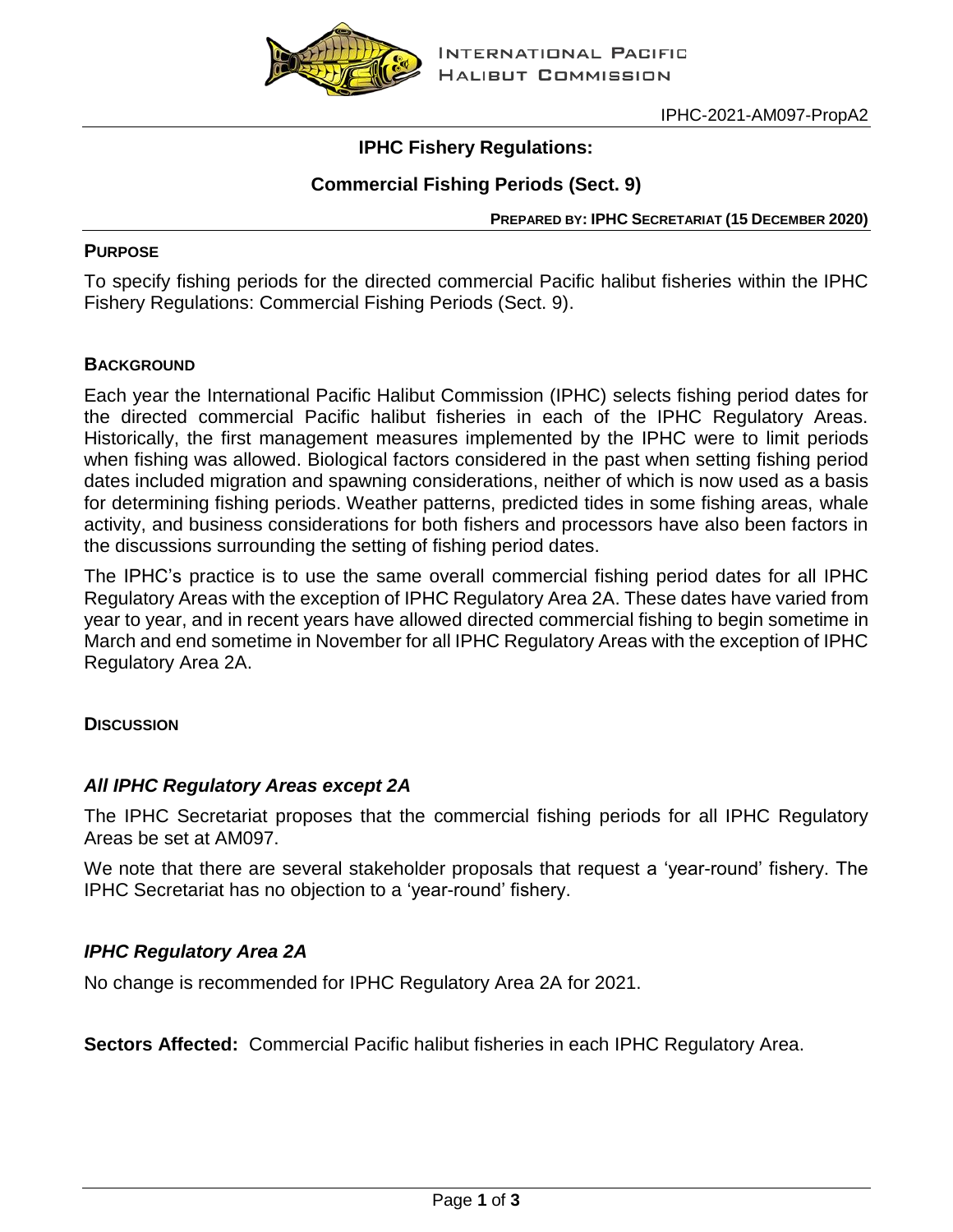#### **RECOMMENDATIONS:**

That the Commission:

1) **NOTE** fishery regulation proposal IPHC-2021-AM097-PropA2, which proposed the adoption of fishing periods for the commercial Pacific halibut fisheries within the IPHC Pacific Halibut Fishery Regulations: Commercial Fishing Periods (Sect. 9);

#### **APPENDICES**

<span id="page-1-0"></span>[Appendix A:](#page-1-0) Suggested IPHC Fishery Regulation language